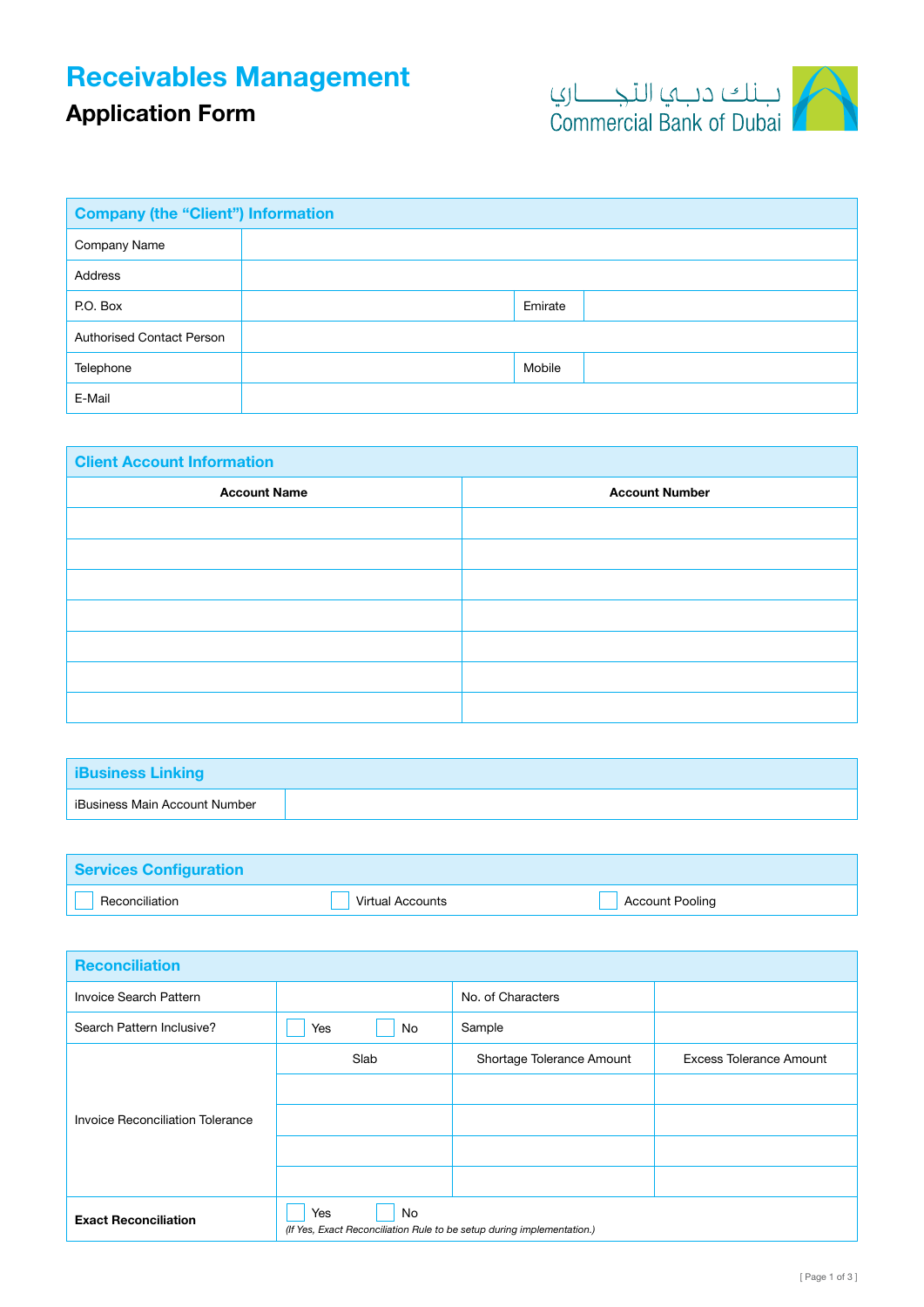| <b>Generic Reconciliation</b> (Applies when payer is matched but invoice not matched) |             |                            |                                               |  |
|---------------------------------------------------------------------------------------|-------------|----------------------------|-----------------------------------------------|--|
| Overdue Invoices                                                                      | Rule        | <b>FIFO</b><br><b>LIFO</b> | Higher Invoice Amount<br>Lower Invoice Amount |  |
|                                                                                       | Recon Basis | Invoice Date               | Invoice Due Date                              |  |
| Non-Overdue Invoices                                                                  | Rule        | <b>FIFO</b><br><b>LIFO</b> | Higher Invoice Amount<br>Lower Invoice Amount |  |
|                                                                                       | Recon Basis | <b>Invoice Date</b>        | Invoice Due Date                              |  |

| <b>Virtual Accounts</b>                                                               |  |  |
|---------------------------------------------------------------------------------------|--|--|
| Number of Financial Divisions Required                                                |  |  |
| Number of Virtual Accounts Required                                                   |  |  |
| Further Virtual Account configuration requirements to be setup during implementation. |  |  |

| <b>Cheques</b> (Optional. Mandatory in case of Virtual Account transactions.) |                                                               |      |                                                                                                                              |  |
|-------------------------------------------------------------------------------|---------------------------------------------------------------|------|------------------------------------------------------------------------------------------------------------------------------|--|
| Apply Account Pooling                                                         | Yes                                                           | No   |                                                                                                                              |  |
| Account Pooling Type                                                          | Direct                                                        | Slab | Percentage                                                                                                                   |  |
|                                                                               | Direct Pooling Account: _<br>(Only in case of Direct Pooling) |      |                                                                                                                              |  |
|                                                                               | Slab / Percentage                                             |      | Account                                                                                                                      |  |
|                                                                               |                                                               |      |                                                                                                                              |  |
| Account Pooling Configuration:                                                |                                                               |      |                                                                                                                              |  |
|                                                                               |                                                               |      |                                                                                                                              |  |
|                                                                               |                                                               |      |                                                                                                                              |  |
|                                                                               |                                                               |      |                                                                                                                              |  |
|                                                                               | credit account. Percentage pooling must total 100%)           |      | (Only in case of Slab or Percentage Account Pooling. Please indicate the slabs or percentage distribution and the respective |  |
| Consolidation Level (Optional)                                                | Instrument - Individual Credits                               |      | Product - Bulk Credit                                                                                                        |  |

| <b>Cash</b> (Applicable to iCash Only) |                                                                                                                                                                                     |                    |  |  |
|----------------------------------------|-------------------------------------------------------------------------------------------------------------------------------------------------------------------------------------|--------------------|--|--|
| Apply Account Pooling                  | Yes<br>No (If No, Division pooling type will be used)                                                                                                                               |                    |  |  |
| Account Pooling Type                   | Slab<br>Percentage<br><b>Direct</b>                                                                                                                                                 | Division / Account |  |  |
|                                        | Direct Pooling Account:<br>(Only in case of Direct Pooling)                                                                                                                         |                    |  |  |
|                                        | Slab / Percentage                                                                                                                                                                   | Account            |  |  |
|                                        |                                                                                                                                                                                     |                    |  |  |
| Account Pooling Configuration:         |                                                                                                                                                                                     |                    |  |  |
|                                        |                                                                                                                                                                                     |                    |  |  |
|                                        |                                                                                                                                                                                     |                    |  |  |
|                                        |                                                                                                                                                                                     |                    |  |  |
|                                        | (Only in case of Slab or Percentage Account Pooling. Please indicate the slabs or percentage distribution and the respective<br>credit account. Percentage pooling must total 100%) |                    |  |  |
| Consolidation Level (Optional)         | Location - Bulk Credits<br>Division / Account - Individual Credits<br>Pick-Up Point - Bulk Credits                                                                                  |                    |  |  |